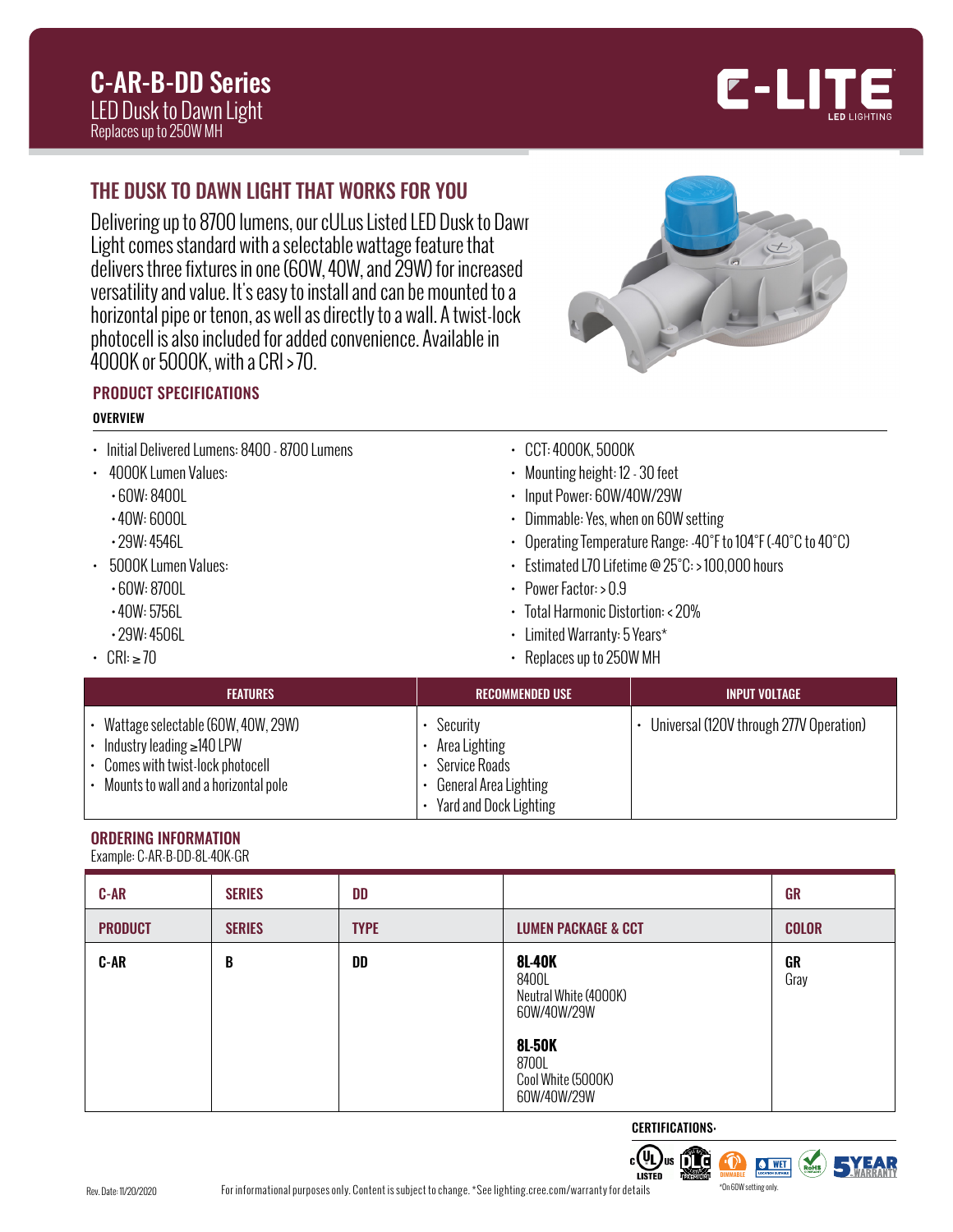# C-AR-B-DD Series



#### SERIES OVERVIEW

| <b>DIMENSIONS</b>                                           | <b>PRODUCT WEIGHT</b> | <b>MOUNTING HEIGHT</b> | SPACING              |
|-------------------------------------------------------------|-----------------------|------------------------|----------------------|
| 13-5/8" L x 9-1/8" W x 7-3/8" H (Height includes Photocell) | $5.5$ lbs.            | 12-30 feet             | $\sim$ $\sim$ $\sim$ |

### FIXTURE SPECIFICATIONS

| <b>HOUSING</b>       | Durable, die-cast aluminum heat sink & housing, gray polyester powder-coat finish                 |  |  |
|----------------------|---------------------------------------------------------------------------------------------------|--|--|
| <b>LENS ASSEMBLY</b> | UV-stabilized acrylic prismatic refractor                                                         |  |  |
| <b>MOUNTING</b>      | Mounts directly or with mounting arm (sold separately)<br>Mounts to pole diameter 1-5/8" - 1-3/4" |  |  |

### ELECTRICAL PERFORMANCE

| <b>ESTIMATED L70 LIFETIME</b><br><b>OPERATING TEMPERATURE RANGE</b><br>$@$ 25°C (77°F) |             |                            |             | <b>POWER FACTOR</b> |             | <b>TOTAL HARMONIC</b><br><b>DISTORTION</b> |             |
|----------------------------------------------------------------------------------------|-------------|----------------------------|-------------|---------------------|-------------|--------------------------------------------|-------------|
| $-40^{\circ}$ F to 104 $^{\circ}$ F ( $-40^{\circ}$ C to 40 $^{\circ}$ C)              |             | >100,000 Hours             |             |                     | >0.9        | $\langle 20\%$                             |             |
| <b>SYSTEM WATTS</b>                                                                    |             | <b>CURRENT DRAW (AMPS)</b> |             |                     |             |                                            |             |
| $(120-277V)$                                                                           | <b>120V</b> |                            | <b>208V</b> |                     | <b>240V</b> |                                            | <b>277V</b> |
| 60W/40W/29W                                                                            |             | 0.60A                      | 0.35A       |                     | 0.30A       |                                            | 0.26A       |

#### WARRANTY AND CERTIFICATIONS

| <b>WARRANTY</b> | <b>cULus LISTED</b> | <b>DLC</b> | <b>DIMMABLE</b>                   |
|-----------------|---------------------|------------|-----------------------------------|
| 5 Year Limited* | Wet Locations       | Premium    | Dimmable only when on 60W setting |

CA RESIDENTS WARNING: Cancer and Reproductive Harm – [www.p65warnings.ca.gov](http://www.p65warnings.ca.gov)